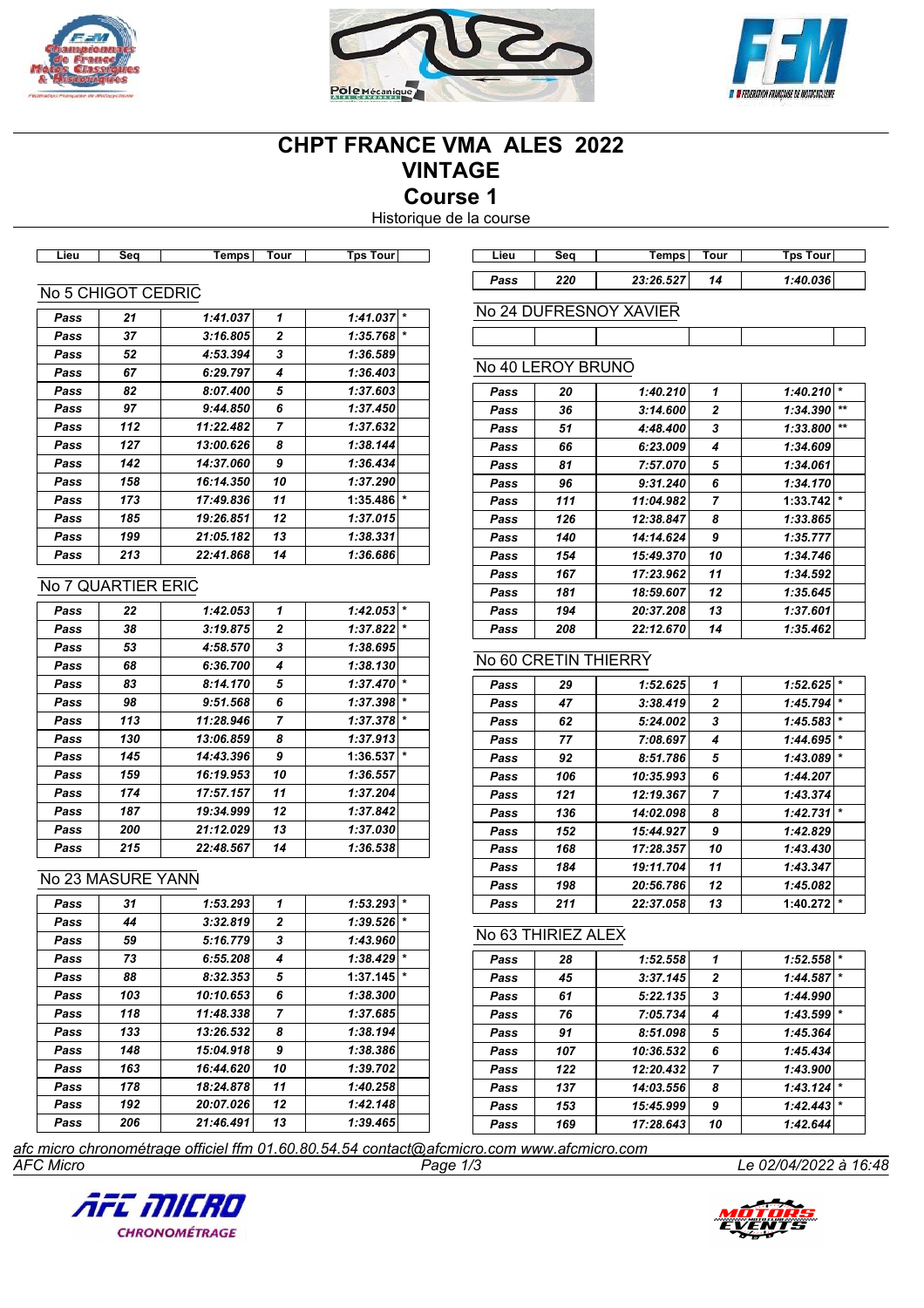





## **VINTAGE**

Course 1

Historique de la course

| ∟ieư | Seo | emps | . our | Tour<br>Tɒs | .iet | Seo | Temps | Tour | Tps<br><b>Tour</b> |
|------|-----|------|-------|-------------|------|-----|-------|------|--------------------|

## No 63 THIRIEZ ALEX

| Pass | 183 | 19:10.989 | 11 | $1:42.346$ * |  |
|------|-----|-----------|----|--------------|--|
| Pass | 197 | 20:55.901 | 12 | 1:44.912     |  |
| Pass | 212 | 22:37.667 | 13 | 1:41.766     |  |

#### No 71 MOUNEY ALAIN

| Pass | 19 | 1:38.5371 |  | <b>I</b> * |
|------|----|-----------|--|------------|
| Pass | 35 | 3:13.359  |  |            |

### No 74 GILLES LAURENT

| Pass | 18  | 1:38.432  | 1  | 1:38.432 | $+1$  |
|------|-----|-----------|----|----------|-------|
| Pass | 34  | 3:13.132  | 2  | 1:34.700 | $+ +$ |
| Pass | 50  | 4:46.948  | 3  | 1:33.816 | $***$ |
| Pass | 65  | 6:21.492  | 4  | 1:34.544 |       |
| Pass | 80  | 7:55.781  | 5  | 1:34.289 |       |
| Pass | 95  | 9:29.642  | 6  | 1:33.861 |       |
| Pass | 110 | 11:03.019 | 7  | 1:33.377 | $***$ |
| Pass | 125 | 12:36.299 | 8  | 1:33.280 | $***$ |
| Pass | 138 | 14:10.065 | 9  | 1:33.766 |       |
| Pass | 151 | 15:43.772 | 10 | 1:33.707 |       |
| Pass | 165 | 17:16.976 | 11 | 1:33.204 | $***$ |
| Pass | 179 | 18:50.623 | 12 | 1:33.647 |       |
| Pass | 193 | 20:24.809 | 13 | 1:34.186 |       |
| Pass | 207 | 21:58.401 | 14 | 1:33.592 |       |

### No 76 DESBORDES CHRISTIAN

| Pass | 30  | 1:53.035  | 1  | 1:53.035 | $\star$ |
|------|-----|-----------|----|----------|---------|
| Pass | 48  | 3:39.096  | 2  | 1:46.061 | $\star$ |
| Pass | 63  | 5:24.247  | 3  | 1:45.151 | $\star$ |
| Pass | 78  | 7:09.354  | 4  | 1:45.107 | $\star$ |
| Pass | 93  | 8:53.454  | 5  | 1:44.100 | $\star$ |
| Pass | 108 | 10:39.636 | 6  | 1:46.182 |         |
| Pass | 123 | 12:25.688 | 7  | 1:46.052 |         |
| Pass | 139 | 14:12.384 | 8  | 1:46.696 |         |
| Pass | 155 | 15:58.473 | 9  | 1:46.089 |         |
| Pass | 170 | 17:44.606 | 10 | 1:46.133 |         |
| Pass | 186 | 19:33.229 | 11 | 1:48.623 |         |
| Pass | 203 | 21:20.844 | 12 | 1:47.615 |         |
| Pass | 218 | 23:05.990 | 13 | 1:45.146 |         |

## No 82 GACHET YVAN

| Pass | 24  | 1:43.616  |   | $1:43.616$ * |         |
|------|-----|-----------|---|--------------|---------|
| Pass | 39  | 3:22.411  | 2 | 1:38.795     | $\star$ |
| Pass | 54  | 5:00.470  | 3 | $1:38.059$ * |         |
| Pass | 69  | 6:37.570  | 4 | $1:37.100$ * |         |
| Pass | 84  | 8:14.675  | 5 | 1:37.105     |         |
| Pass | 99  | 9:52.301  | 6 | 1:37.626     |         |
| Pass | 114 | 11:29.560 |   | 1:37.259     |         |

| Lieu | Seq | Temps     | Tour | <b>Tps Tour</b>     |
|------|-----|-----------|------|---------------------|
| Pass | 129 | 13:05.881 | 8    | 1:36.321            |
| Pass | 144 | 14:43.025 | 9    | 1:37.144            |
| Pass | 160 | 16:20.681 | 10   | 1:37.656            |
| Pass | 175 | 17:57.893 | 11   | 1:37.212            |
| Pass | 189 | 19:35.486 | 12   | 1:37.593            |
| Pass | 201 | 21:12.702 | 13   | 1:37.216            |
| Pass | 214 | 22:47.921 | 14   | $\star$<br>1:35.219 |

### No 85 GUERRY BENOIT

| Pass | 26  | 1:46.564  | 1              | 1:46.564 | $\star$ |
|------|-----|-----------|----------------|----------|---------|
| Pass | 42  | 3:23.699  | $\mathbf{2}$   | 1:37.135 | $\star$ |
| Pass | 55  | 5:01.045  | 3              | 1:37.346 |         |
| Pass | 70  | 6:37.899  | 4              | 1:36.854 | $\star$ |
| Pass | 85  | 8:14.917  | 5              | 1:37.018 |         |
| Pass | 100 | 9:52.433  | 6              | 1:37.516 |         |
| Pass | 116 | 11:29.909 | $\overline{7}$ | 1:37.476 |         |
| Pass | 131 | 13:07.757 | 8              | 1:37.848 |         |
| Pass | 147 | 14:47.117 | 9              | 1:39.360 |         |
| Pass | 162 | 16:25.354 | 10             | 1:38.237 |         |
| Pass | 177 | 18:03.747 | 11             | 1:38.393 |         |
| Pass | 191 | 19:42.058 | 12             | 1:38.311 |         |
| Pass | 204 | 21:21.122 | 13             | 1:39.064 |         |
| Pass | 217 | 22:59.835 | 14             | 1:38.713 |         |
|      |     |           |                |          |         |

### No 118 SWEENEY MIKE

| Pass | 23  | 1:43.187  | 1  | 1:43.187 | $\star$ |
|------|-----|-----------|----|----------|---------|
| Pass | 40  | 3:22.866  | 2  | 1:39.679 | $\star$ |
| Pass | 56  | 5:01.246  | 3  | 1:38.380 | $\star$ |
| Pass | 71  | 6:38.134  | 4  | 1:36.888 | $\ast$  |
| Pass | 86  | 8:15.155  | 5  | 1:37.021 |         |
| Pass | 101 | 9:53.169  | 6  | 1:38.014 |         |
| Pass | 115 | 11:29.624 | 7  | 1:36.455 | $\ast$  |
| Pass | 128 | 13:04.217 | 8  | 1:34.593 | $\star$ |
| Pass | 143 | 14:38.539 | 9  | 1:34.322 | $\star$ |
| Pass | 157 | 16:13.833 | 10 | 1:35.294 |         |
| Pass | 172 | 17:47.957 | 11 | 1:34.124 | $\star$ |

### No 173 ROCHE JEAN

| Pass | 32  | 1:54.033  | 1              | 1:54.033 | $\star$ |
|------|-----|-----------|----------------|----------|---------|
| Pass | 46  | 3:38.131  | 2              | 1:44.098 | $\star$ |
| Pass | 60  | 5:20.488  | 3              | 1:42.357 | $\star$ |
| Pass | 75  | 7:01.236  | 4              | 1:40.748 | $\star$ |
| Pass | 89  | 8:43.918  | 5              | 1:42.682 |         |
| Pass | 105 | 10:27.188 | 6              | 1:43.270 |         |
| Pass | 119 | 12:08.449 | $\overline{7}$ | 1:41.261 |         |
| Pass | 134 | 13:50.044 | 8              | 1:41.595 |         |
| Pass | 149 | 15:31.100 | 9              | 1:41.056 |         |
| Pass | 164 | 17:12.335 | 10             | 1:41.235 |         |
| Pass | 180 | 18:54.630 | 11             | 1:42.295 |         |

*AFC Micro Page 2/3 Le 02/04/2022 à 16:48 afc micro chronométrage officiel ffm 01.60.80.54.54 contact@afcmicro.com www.afcmicro.com*